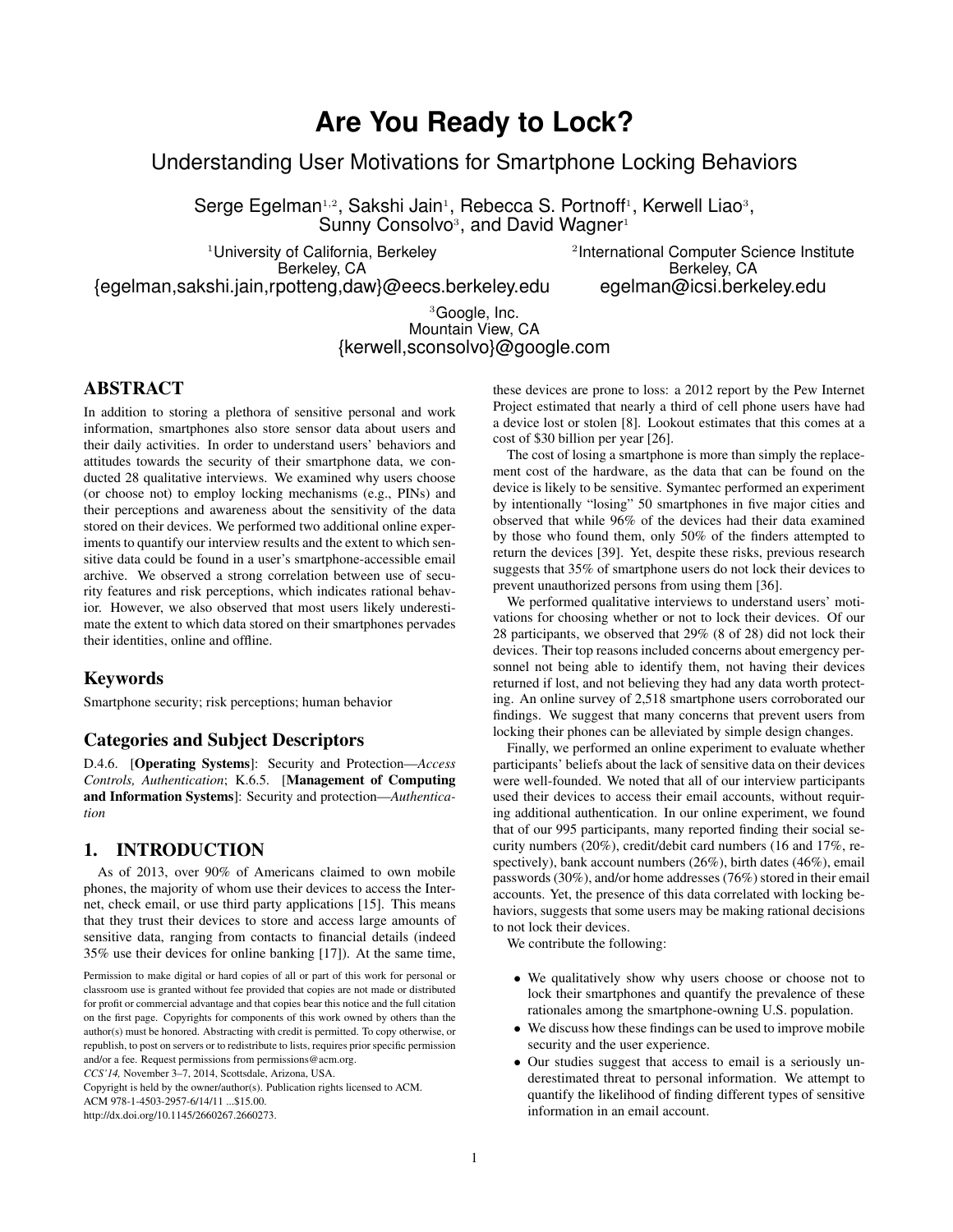# <span id="page-1-0"></span>2. RELATED WORK

In this section we discuss previous work on smartphone locking methods, alternatives to the existing mechanisms, and users' mobile security perceptions.

# 2.1 Current Methods and Attacks

Despite a majority of users taking proactive steps to protect their smartphone data, many mobile authentication mechanisms can be defeated through relatively simple attacks. For instance, the unlock codes chosen by users are often relatively predictable and can therefore be determined by simple guessing [\[7,](#page-10-4) [1,](#page-9-0) [35,](#page-11-2) [40\]](#page-11-3). Other threats investigated in the literature include shoulder-surfing [\[14,](#page-10-5) [13\]](#page-10-6), inference based on smudge patterns left on the screen [\[3,](#page-10-7) [38\]](#page-11-4), or malicious applications that abuse access to the device's sensors to infer the user's unlock code [\[4,](#page-10-8) [32\]](#page-11-5). While these attacks could pose a threat in certain specific situations, we suspect they have limited relevance to most users' everyday use of their phones.

Regarding common smartphone security behaviors, van Bruggen *et al.* studied the adoption of smartphone locking methods among Android users [\[36\]](#page-11-1). They observed that while 35% of their participants did not lock their devices, those who did were split three-toone in favor of Android's pattern unlock feature over entering a numeric PIN. von Zezschwitz *et al.* found that users perceive the pattern unlock as being quicker and less error-prone than PINs, though their quantitative data showed that reality is just the opposite: PIN entry is both less error prone and quicker [\[37\]](#page-11-6).

The most relevant work to our study was performed by Harbach *et al.* [\[21\]](#page-10-9). They surveyed online participants about locking behaviors and risk perceptions. They followed this up with a month-long experience sampling experiment in which field participants were periodically asked to report on the likelihood of someone shoulder surfing when they unlocked their phones. Our work differs from theirs in that they performed an in-depth quantitative study of the likelihood of a particular threat model, whereas we examine the magnitude of harm stemming from a broad range of threat models by comparing participants' perceptions with the sensitivity of the data actually stored on their mobile devices. Thus, we believe our studies are complementary as together they provide a detailed assessment of smartphone risks stemming from unauthorized access; "a complete assessment of risk requires that the potential effects of [a risk] be combined with the probability of occurrence" [\[33\]](#page-11-7).

## 2.2 Alternative Mechanisms

Today's mobile phones use a locked/unlocked security model that was designed when the data stored on phones was limited to call histories and the names and phone numbers of contacts. Currently, smartphone locking mechanisms prevent access to almost all device functionality (with some exceptions, such as answering calls, making emergency calls, or taking photos) when the device is locked. Hayashi *et al.* investigated how well this two-state access control model meets users' needs and preferences, as well as how receptive users would be to alternate fine-grained access control policies and authentication mechanisms [\[22\]](#page-10-10). Most of their participants wanted at least half of their applications to be accessible without requiring an unlock code, which suggests opportunities for improving current locking mechanisms. Interestingly, participants wanted apps that contained personal data to be unavailable when the device is locked, even though this included their most frequently used applications (e.g., email).

As an alternative to the standard all-or-nothing smartphone access control approach, Riva *et al.* proposed progressive authentication [\[27\]](#page-10-11). Using a variety of heuristics, their system determines a level of confidence in a user's authenticity. It then determines whether to require authentication based on the confidence level and the degree of protection the user had specified for each application. Their system reduced the frequency with which users needed to authenticate by 42% while still maintaining acceptable security.

Other researchers have proposed alternative authentication mechanisms that aim to increase usability so that more users will choose to lock their devices. Takada and Kokubun suggested minor modifications to the PIN entry mechanisms that could result in significant security gains at little usability cost [\[34\]](#page-11-8). Many researchers have compared different types of graphical authentication mechanisms to show that there are many viable alternatives to the standard PIN or pattern approach [\[6,](#page-10-12) [10,](#page-10-13) [29\]](#page-10-14). Dunphy *et al.* showed that many of the concerns preventing these graphical authentication systems from being adopted are unfounded [\[16\]](#page-10-15). Others have proposed increasing the security of gesture-based authentication mechanisms on mobile devices by linking them to biometrics [\[28,](#page-10-16) [12\]](#page-10-17). For instance, Frank *et al.* showed that an individual's gesture style could be used as a secondary authentication heuristic [\[18\]](#page-10-18). However, Serwadda and Phoha showed that gesture styles could be observed and replicated automatically [\[31\]](#page-11-9).

# 2.3 User Perceptions and Behaviors

Chin *et al.* showed that many users are apprehensive about performing private and/or financially-sensitive tasks on their phones, primarily because of fear of theft, mistrust of smartphone applications, and unfamiliarity with security features like remote wipe [\[11\]](#page-10-19). Chin *et al.* also showed that users are more concerned about privacy on their phones than on their laptops. Becher *et al.* provide an overview of how security actually differs between mobile and desktop devices [\[5\]](#page-10-20).

Many smartphone users balance privacy concerns with the desire to share their devices with others [\[22,](#page-10-10) [20\]](#page-10-21). Karlson *et al.* showed that it is common for users to share their phones with up to 11 different people, despite these concerns [\[25\]](#page-10-22). They found that many users are uncomfortable with guests having access to personal information such as voicemail, notes, files, email, SMS, and calendars. However, some users may forgo locking their devices in order to be able to easily share their devices with those close to them.

Despite research on the security, usability (i.e., false rejection rate and time to authenticate), and vulnerabilities of smartphone authentication mechanisms, we are unaware of prior work that has qualitatively explored *why* people lock their smartphones. We are also unaware of work that has examined users' perceptions about the sensitivity of the data stored on their phones *vis à vis* reality. This research is necessary because it helps us to better understand why some users may abstain from locking their phones, whether they are rational in doing so, and how system designs can encourage better security behaviors.

# 3. METHODOLOGY

We performed structured interviews of 28 participants to gain qualitative insights into the locking behaviors of smartphone users. We used a grounded theory approach to understand why people choose (or choose not) to lock their smartphones [\[19\]](#page-10-23), and then we quantified these results by performing a follow-up survey using 2,518 Google Consumer Survey (GCS) participants. Finally, to compare participants' risk perceptions with actual risks, we performed a third online experiment with 995 Amazon Mechanical Turk workers to measure the frequency with which different types of sensitive information are stored in email (and therefore could be accessed on an unlocked smartphone). In this section we describe our recruiting method and procedure for the initial interviews.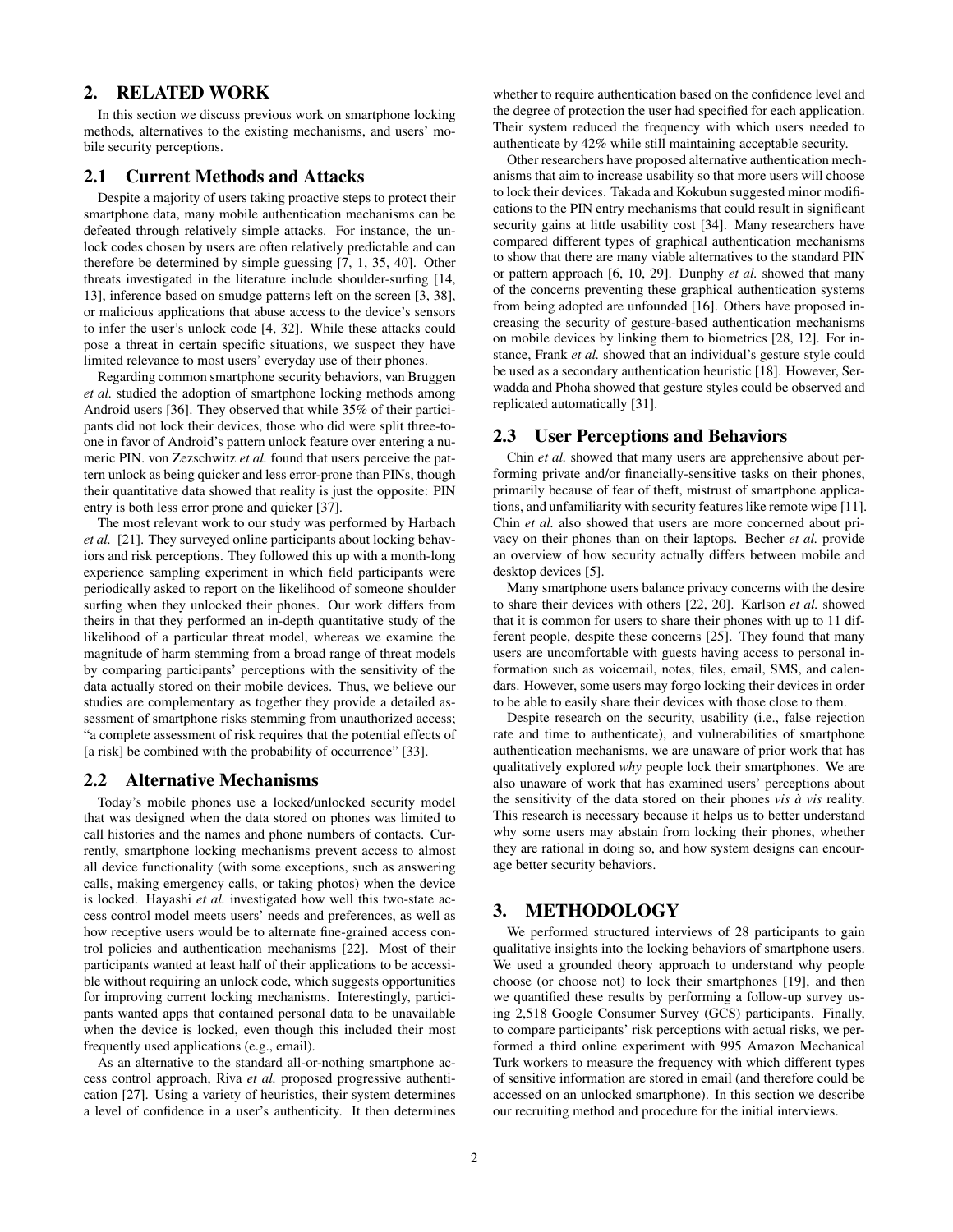# 3.1 Recruitment

We placed an online recruitment advertisement on Craigslist in January of 2014, under the Bay Area "et cetera jobs" section. The title of the advertisement was, "smartphone owners - participate in a study," and it stated that the study was about how people use their smartphones (the exact wording is presented in Appendix [A\)](#page-11-10). We intentionally made no mention of locking or security, in order to not prime them. Those interested in participating filled out an online screening survey in which they provided information about their age, gender, smartphone make and model, amount of time using a smartphone, contact information, and availability. We screened out those who were under 18 years of age or who had been using a smartphone for under six months.

We contacted participants who met our screening qualifications by email to schedule a time for them to visit our "laboratory" (i.e., a nearby coffee shop). We recruited 28 participants in this manner and instructed them to bring their smartphones with them, as they would be answering questions about how they use them. Participants showed up for individual sessions that lasted between 30 and 60 minutes. At the end of each session, we provided each participant with a \$35 debit card.

Of our 28 participants, exactly half were male, and ages ranged from 20 to 53 years old ( $\mu = 31$ ,  $\sigma = 9.6$ ). Eleven were Android users (39%), whereas the rest were iPhone users. While all participants had owned a smartphone for over six months, the length of ownership for their current devices ranged from 2 months to 3.5 years ( $\mu = 16$  months,  $\sigma = 9.1$ ). Thus, the vast majority of our participants had owned a previous smartphone (68% of 28).

## 3.2 Procedure

Each interview session took place in our "laboratory" with one participant and two researchers. One researcher, the interviewer, asked questions from a pre-determined list (i.e., structured interviews), while the other researcher took detailed notes. Both researchers were able to ask follow-up questions or clarifications if a participant's responses were unclear. After arriving, the participant read and signed a consent form. Next, the interviewer explained that the purpose of the interview was to better understand how participants interacted with their smartphones. Again, to avoid priming, the security focus of the interview was not revealed until towards the end, and even then, it was never made explicit. Our questions fell into the following categories:

- 1. Background and General Usage: In the first part of the interviews, we asked participants to describe their smartphones and the other computing devices that they regularly used. For example, "*What is the make and model of your current smartphone?*," "*For how long have you been using this smartphone?*," and "*Do you use a tablet, laptop, or desktop computer?*." We also asked about the primary purpose of each device (i.e., whether it is for personal or professional use).
- 2. Smartphone Apps and Accounts: Participants listed all thirdparty applications installed on their smartphones. Next, we asked them to describe the ones that they used most frequently, specifically whether any of these applications have user accounts associated with them, and whether those account credentials are saved on the phone or need to be entered with each use. We prompted participants to describe their use of applications in a few special categories: financial accounts, applications used for purchasing items, email accounts, social networking, and file sharing/backup. The purpose of these questions was to understand the sensitive data that might be stored on each participant's device.
- 3. Backup and Syncing Behaviors: We asked whether participants backup or sync their smartphones, their motivations for doing so, and their methods. For comparison, we also asked them whether they back up other devices they own (e.g., laptops). The purpose of these questions was to estimate the data loss impact of a lost or stolen device.
- 4. Locking Behaviors: We asked participants whether or not they locked their smartphones, and if so, the method they used to do so (e.g., PIN, drawing a pattern, etc.). We verified their responses (i.e., we observed participants unlocking their smartphones during the interview). We then asked participants why they chose or chose not to lock their devices, as well as whether they performed other types of security behaviors, both on their current and previous smartphones, as well as on their other computing devices. For example, "*Did you use a security lock on your old smartphone?*," "*When did you first start using a security lock on that phone?*," "*Have you ever forgotten your security lock?*," "*Have you ever told anyone else your security lock?*," and "*Do you know the security lock of anyone else's device?*"
- 5. Sharing Behaviors: Finally, we asked participants whether anyone else ever uses their devices and whether they ever use others' devices. This included specific scenarios about the types of data that they would be concerned with other people seeing, the personal and professional ramifications of a lost or stolen device, and whether they had previously thought about any of these issues.

Grounded theory is a well-established method for performing qualitative research [\[19\]](#page-10-23), in which hypotheses are only established after a thorough examination of the data. Multiple researchers perform thematic analysis of interview data by independently reading over participants' responses to create lists of themes that each researcher observed in the responses to each question. These themes are known as "codes," and this process is performed independently to maximize the breadth of initial codes by preventing any one researcher from dominating the process. Next, the researchers discuss their codes in order to merge their findings into a single "codebook." Using this codebook, each researcher independently codes the data by reading through participants' responses again. Finally, the researchers discuss their codings, measure inter-rater agreement, and then resolve any disagreements so that the resulting codings are unanimously agreed upon.

We digitally recorded each interview and transcribed the recordings. The transcriptions were used for all of the analysis in this paper, with the second researcher's notes available as backups. Next, three researchers coded all 1,257 responses; the number of responses per interview varied due to omissions and branching (e.g., participants who did not use PINs to lock their smartphones did not receive questions about how they chose those PINs). Prior to meeting to achieve consensus, the three independent coders disagreed on the coding of 48 responses, achieving inter-rater agreement of 96%.<sup>[1](#page-2-0)</sup>

## 4. RESULTS

Our primary goal was to better understand why smartphone users choose to employ security locks on their devices. We observed our 28 participants interacting with their devices and found that 8 chose not to lock them (29%). Of those who did, 18 used numerical PINs  $(64\%)$ , one used Android's pattern lock  $(4\%)$ , and one used a fin-

<span id="page-2-0"></span><sup>&</sup>lt;sup>1</sup>We coded over 70 questions, many of which had different possible codes; we therefore found it infeasible to calculate Cohen's kappa separately for every coded question.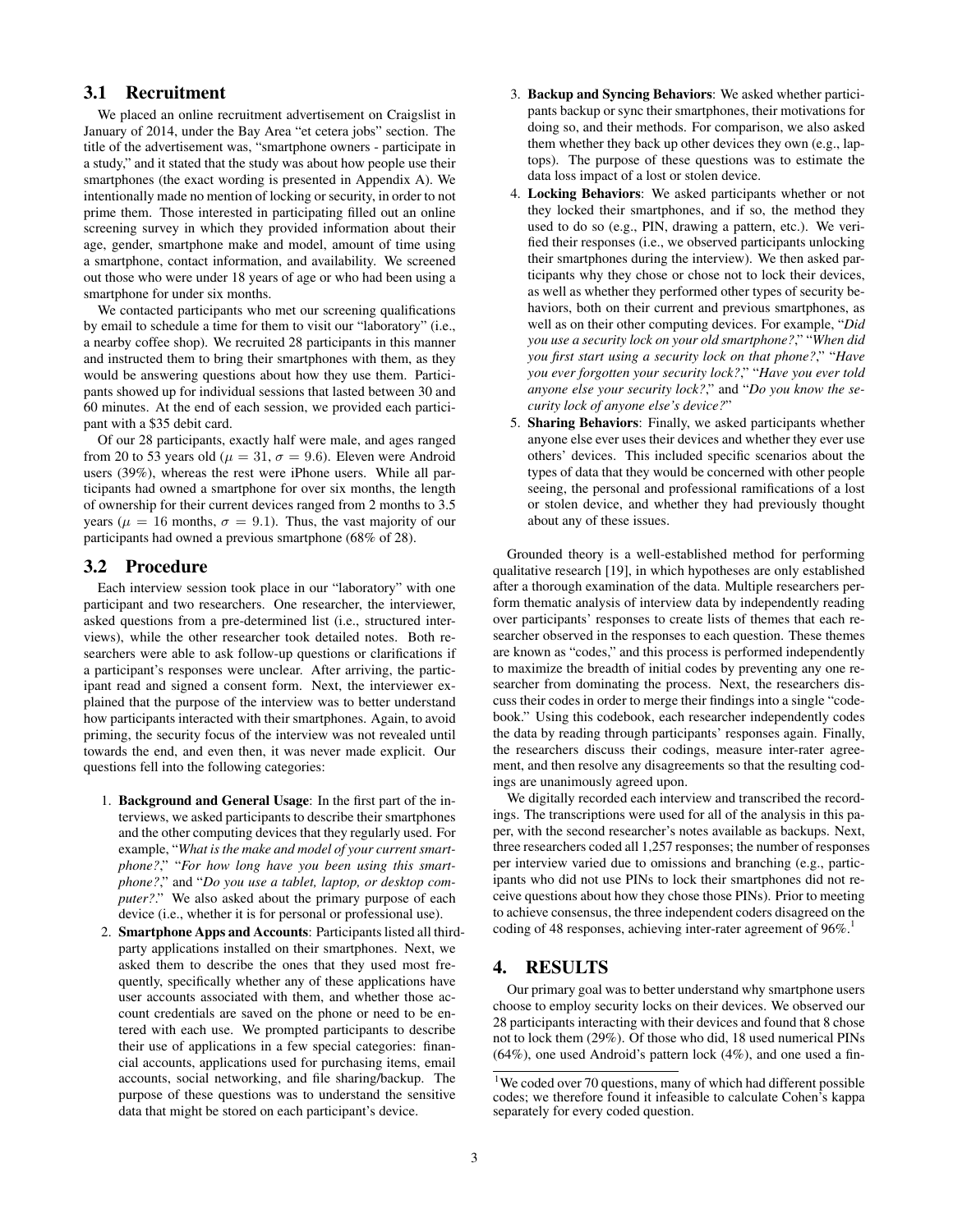gerprint (his was the only device with this capability). In the remainder of this section, we provide details about how participants use the locking mechanisms on their devices. We present explanations for why participants chose to lock their devices, how those decisions correlate with other security behaviors, and how these behaviors are influenced by various risk perceptions.

# 4.1 How Locks Are Used

Of the 20 participants who locked their smartphones, fourteen (70%) reported enabling this feature as soon as they purchased their devices, whereas the remaining six enabled it after they had already owned their smartphones for several months. Eighteen of our participants used numerical PINs, and of these, half admitted to choosing their PINs based on PINs they used elsewhere, such as at an ATM or on a bicycle lock. One participant said that he initially chose a unique PIN for his smartphone as a good security practice, but after repeatedly forgetting it, he ultimately reverted to using a PIN that he used elsewhere. Seven participants  $(37\% \text{ of } 19)^2$  $(37\% \text{ of } 19)^2$ said they had previously changed their unlock codes; four of whom did so to make them more memorable, whereas three participants changed them to make them harder for others to guess. We asked participants whether they ever felt that unlocking their devices was a nuisance, and while eight said yes (40%), we observed no significant correlation with whether or not their smartphone PINs were used elsewhere. This suggests that the burden of remembering an additional PIN is minimal, and that the nuisance associated with unlocking a device may not be due to the memory aspect.

Another potential nuisance is having to enter an unlock code too frequently (i.e., due to a device automatically locking after sitting idly for too long). We asked participants to navigate to the settings screen on their devices so that we could see the screen timeout interval that was set. By default (at the time of this writing), Android devices lock after 30 seconds of inactivity, whereas iOS devices lock after 60 seconds. A total of eleven participants had changed the default values (55% of 20), ten of whom made it longer so that they would not have to enter their unlock codes so frequently (increased to a median of 5 minutes), whereas one participant made it shorter (decreased to 15 seconds). In each case, the participants who extended the time cited the inconvenience of having to enter unlock codes repeatedly, whereas the participant who decreased it cited privacy reasons. This suggests that platform developers may want to increase these default timeout intervals, lest some users become annoyed and disable the locking mechanism altogether. For example, P2 used a fingerprint and said that he would not lock his device if he was required to enter a PIN every time.

We were curious if security lock usage on a previous smartphone would be a predictor of current security lock usage. Of our 28 total participants, seventeen reported owning a previous smartphone. However, we observed no correlation between previously and currently using a security lock ( $r = -0.054$ ,  $p < 0.840$ ). Twelve participants locked their previous smartphones, and of those, nine continued to do so on their current phones. Four participants who did not previously lock their phones started doing so.

Three participants reported locking previous smartphones, but for various reasons decided not to lock their current smartphones. One participant, P10, disabled it because he was concerned about others being able to contact his girlfriend in the case of an emergency: *"I was worried that if I got into an accident and somebody needed to call, like, my girlfriend, that they wouldn't be able to get into my phone."*

Another participant, P15, reevaluated his decision, and decided that the PIN was more trouble than he believed his information was worth: *"it wasn't useful for me to have to unlock it every time I wanted to use my phone. I wasn't in any worry that my phone was going to be taken or anything like that."*

A third participant, P23, had locked his previous smartphone, but simply forgot to set it up on this one: *"It said choose a password. I think this time I was eager to maybe do something else so I said, like, remind me later."*

#### 4.2 Reasons for Locking

Before priming participants with questions about security and privacy, we asked why they chose to lock their smartphones. Six themes emerged, which we classified into two different categories. First, about two-thirds of our participants who locked their devices (14 of 20) mentioned very specific scenarios that they were trying to avoid. Second, the remaining third of participants (6 of 20) indicated that they locked their devices out of a more general sense of "good security behavior," rather than to counter any particular perceived threat.

#### *4.2.1 Specific Privacy and Security Concerns*

The most frequently cited reason for locking one's phone was privacy: eight participants (40% of the 20 using security locks) indicated that they chose to lock their devices to prevent people they knew from snooping or using their phones without permission. Six of these participants specifically mentioned protection from friends and family. Responses included:

"*I don't want, like, when people go through my pictures without me knowing...not all of my pictures I want other people to see*" (P8)

"*I had to pay, like, per minute...so I didn't want anybody including friends to use it, or anybody who was at home or family. You know you might use my phone without me knowing, so I had a PIN on there*" (P9)

"*I got really really tired of my friends picking up my phone and checking my emails...like I don't have anything to hide, but it's like...privacy*" (P14)

"*Privacy from [my] mom and [my] sister*" (P20)

Two participants worked with children and were concerned about snooping in their workplace environments. Specifically, P12, a teacher, mentioned problems with thefts in her school: "*so students couldn't get into it if they stole it.*"

P17, who worked in a municipal recreation department, mentioned a similar rationale:

"*I was coaching a little girls' soccer team and they were wanting to get on my phone and play with it and stuff...I was like, I'm going to put this [lock] on there...not that I have anything to hide from them, but who knows what little 10 year olds are going to do...I never bothered changing it so now I just have it.*"

We asked participants if they had ever told anyone their unlock codes: only three of these eight participants had done so (38%), whereas of the other 13 participants who locked their devices, twelve had acknowledged sharing unlock codes with others (92%). This correlation was statistically significant ( $\phi = -0.589$ ,  $p < 0.007$ ). That is, those who were concerned about specific individuals were

<span id="page-3-0"></span><sup>&</sup>lt;sup>2</sup>We do not consider the participant who used a fingerprint.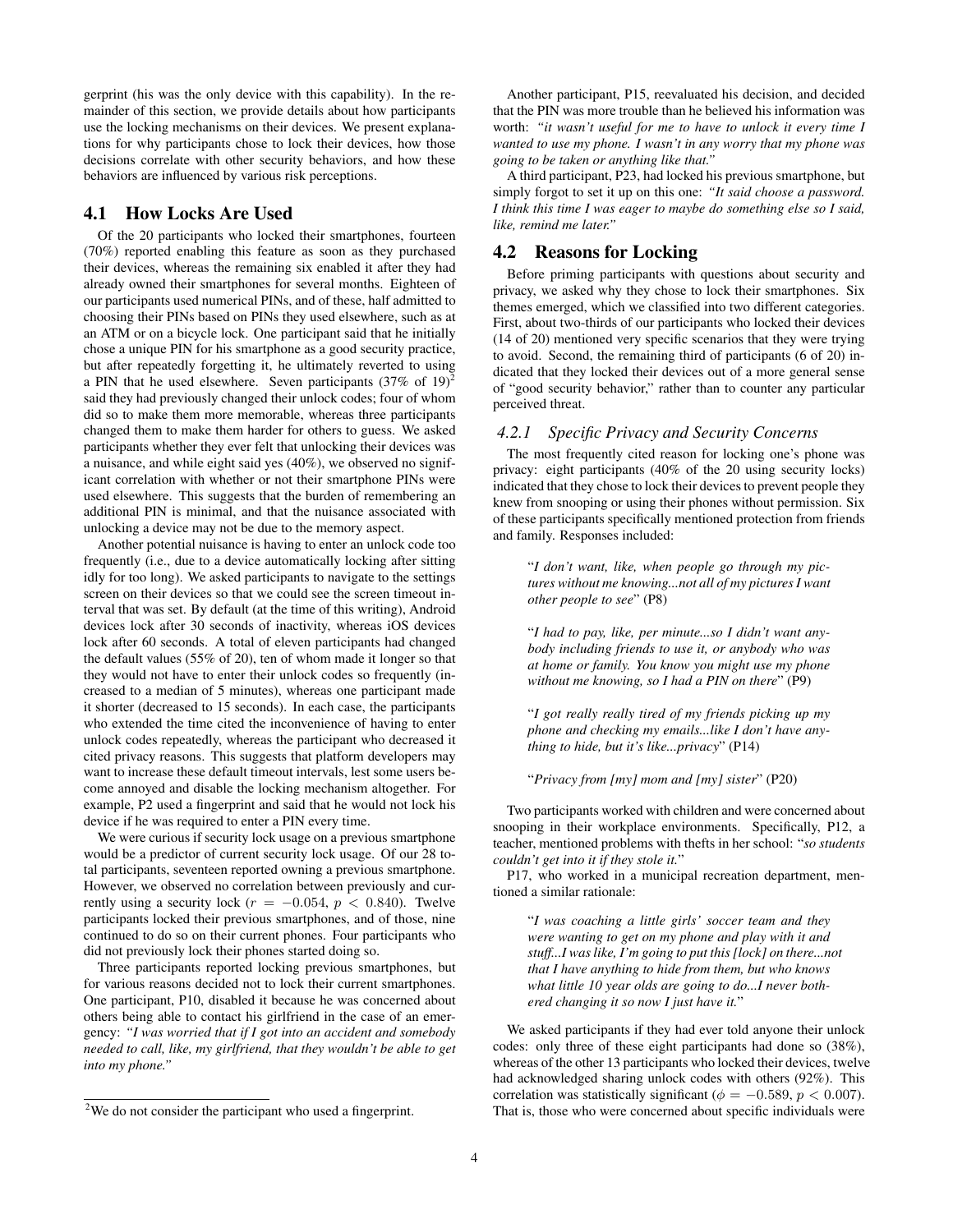less likely to share their unlock codes than those only concerned with strangers. Yet despite concerns about specific individuals, most of these eight participants indicated that they were still comfortable allowing close friends and family to use their devices. In fact, seven reported that someone else had used their phone in the past four weeks (88% of 8). Thus, these participants were concerned about *regulating* access to their devices, rather than locking others out completely.

Similar to regulating when known individuals use the device, the second most common rationale was preventing strangers from accessing devices. Specifically, six participants (30% of 20) mentioned the lock as either a theft deterrent or to prevent strangers from accessing their personal information:

"*I don't do that [lock my phone] so that someone I know can't get in...*" (P1)

"*It at least prevents someone...from being able to pick it up and messing around with it*" (P4)

"*Because otherwise my phone would just be able to be accessed by anyone and I don't want that. Also, I'm automatically logged in to my email, my Facebook, a lot of different things without having to put [in] a password*" (P16)

"*...[a thief] is not going to be able to use it*" (P20)

P3, who used to work at an Apple Store, said he started using a PIN because he was worried that he might leave his iPhone out and customers would confuse it with a demo unit:

"*I had more sensitive information on there, all my credit card information, my bank information on there...I was just more aware of what people would have access to.*"

Three participants (15% of 20) mentioned that they enabled security locks on their smartphones after they personally had bad experiences on a previous phone when they did not use a security lock. For instance, P5 mentioned that a friend played a joke on him by changing the default language to Russian: "*my old phone, someone took it and changed the settings...it was pretty hard to go back to my original settings.*"

Another, P6, mentioned a stranger making expensive calls:

"*I accidentally left my phone—not the smartphone, but my Razr—-a long time ago in a park...somebody actually used it to make calls, so now...with a smartphone you have a lot more [personal data], compared to the Razr cellphone, I'm a little paranoid about that.*"

#### *4.2.2 General Concerns*

Contrasting with the majority of lock-using participants who identified specific threat models, six participants (30% of the 20 lockusing participants) mentioned motivations that were more general. These explanations amounted to enabling it simply because the option to do so was presented as part of their smartphone's setup process, social pressure from friends and/or family, or simply not seeing a downside to doing so.

Two of these participants (10% of 20) indicated that they began locking their smartphones because they were prompted at setup and otherwise would not have thought about it:

"*I didn't have that originally, but on one of the last updates it like demanded it*" (P11)

"*I actually think that the gentleman just set it up when he sold me the phone*" (P28)

Given that these participants could not name a specific privacy or security concern, one might expect that they would eventually disable the security locks, if they believed that they otherwise had no practical value. We asked participants about this and found that P11 had been using a PIN for 12 months, the entire length of time that she had owned a smartphone. P28, whose device was only 6 months old, indicated that he initially set it up on a previous phone because the setup program prompted him, he then went out of his way to set it up on his current phone out of habit.

Two other participants (10% of 20) said that they were persuaded to use a locking mechanism by a friend or significant other, and otherwise would not have done so. That is, for some users, social influence or adherence to social norms is the prime motivator, rather than specific privacy or security concerns:

"*I guess just that was suggested to be a good idea, my girlfriend uses one*" (P25)

"*My friend reminded me that this was a smartphone...there was access to lots of my accounts*" (P27)

Finally, another two participants (10% of 20) indicated that they set it up simply because they did not see a reason not to, though could not mention any specific concerns:

"*I figured since it had the feature anyway, it's pretty quick I guess, I might as well use it...*" (P2)

"*Just like, why not? I mean it was probably, I read something about like easy tips to safeguard your phone or something*" (P7)

Our results indicate that most users actively enable locking mechanisms on their devices due to specific privacy and security concerns, whereas a minority will do so when prompted and will continue to do so, even if they see it as a nuisance. That is, most users see locking as a valuable feature.

## 4.3 Reasons for Not Locking

Eight participants chose not to lock their smartphones (29% of 28). Based on their responses to the initial question on why they chose not to lock their devices, three non-mutually-exclusive themes emerged: lack of motivation, convenience, and lack of concern.

The most common explanation was lack of motivation: they simply had not gotten around to setting it up, but were not averse to it. Three participants (38% of 8) fell into this category. Though they indicated that they would like to lock their phones, they had not bothered to look into how to do so:

"*Yeah, I thought about it. I just never bothered. I mean, it's probably something I should do, but...*" (P19)

"*It [current phone] said choose a password...I said, like, remind me later.*" (P23)

One participant was prompted during setup to enable locking (P23), but postponed it and forgot. He said that he previously drew a pattern to unlock his Android phone, but in the last month received a warranty replacement reset to the factory settings. He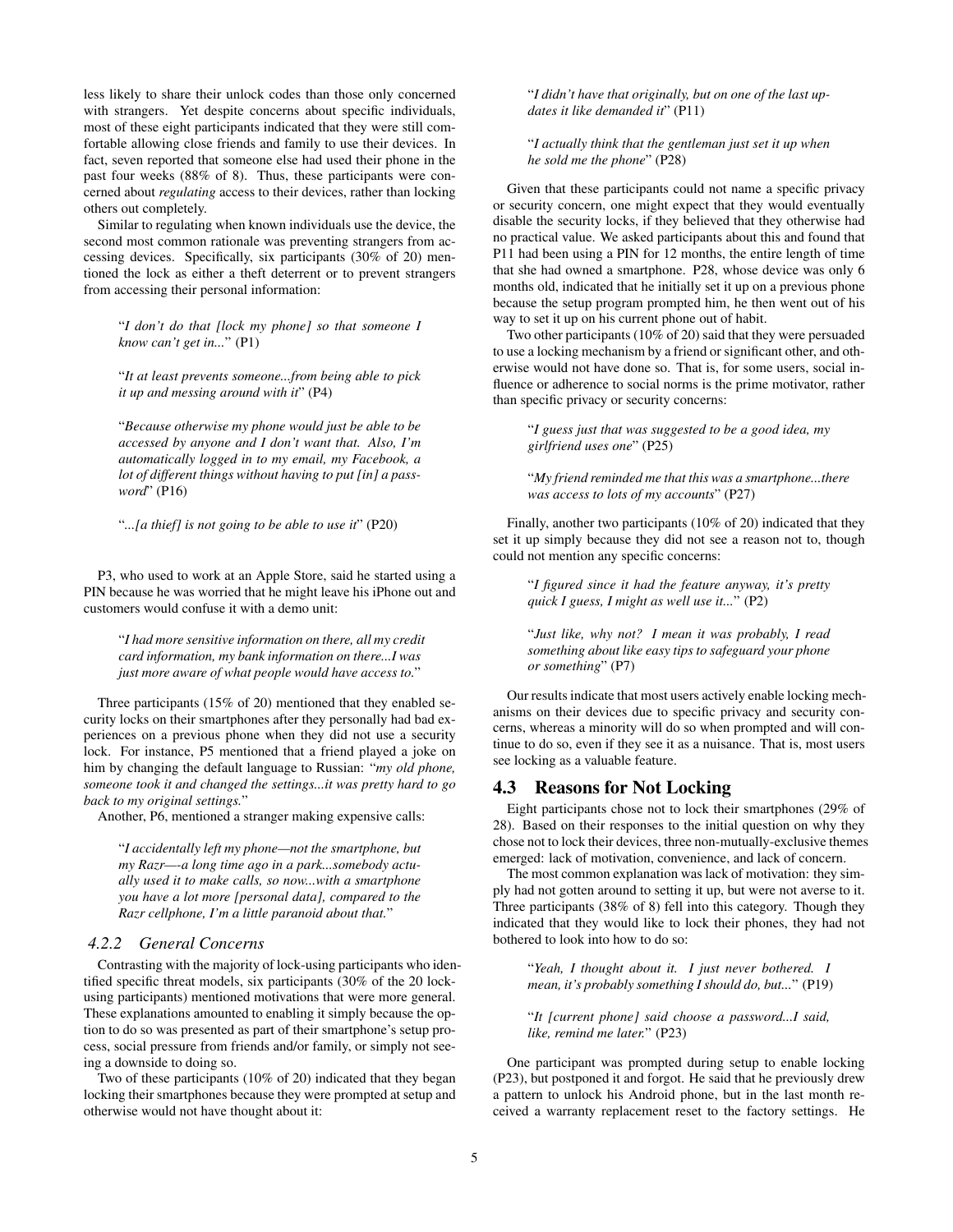indicated that he plans to re-enable it, and that our prompting reminded him. Similarly, the two other participants indicated that they were still planning to enable locking. Thus, for over a third of our participants who did not lock their devices, it was not a willful decision, but an oversight. In total, twenty-three (82% of 28; 95% CI:[0.63, 0.94]) were unopposed to locking their devices.

However, the remaining five participants who did not lock their smartphones made deliberate decisions. These five participants all stated that locking their devices would not be worth the effort. Specifically, three participants (38% of 8) mentioned that the inconvenience was too great. Two participants, P10 and P24, specifically mentioned the ability for strangers to use their phones in the case of an emergency:

"*I was worried that if I got into an accident and somebody needed to call like my girlfriend that they wouldn't be able to get into my phone...*" (P10)

"*...like if I've got into an accident and I couldn't tell them what [the lock] was or something like that*" (P24)

The third participant mentioned personal experiences finding lost phones and returning them to the owners because she was able to browse through their contact lists. Thus, she was worried that if she locked her own phone, it would decrease the likelihood of getting it back if she ever lost it:

"*...if I lost my phone, I trust in people enough that they would open it up and try and get hold of someone instead of stealing it. I just, I have best hopes for people so...I just, I found a few phones, and I wouldn't have been able to help the person if it was locked...I'm totally 50/50 split on this*" (P18)

P18 was unaware that both Android and iOS include features to help the finder of a lost phone locate the owner. Android allows the owner to display contact information on the lock screen [\[9\]](#page-10-24), whereas Apple's Find My iPhone application allows the owner to put her device into "lost mode" from a website, which displays her contact information on the lock screen [\[2\]](#page-9-1). Of course, this does not address the issue of being able to display information during emergencies. Some people have resorted to adding address book contacts under the heading "ICE," which stands for In Case of Emergency [\[24\]](#page-10-25); several different applications have also been developed to place this information on the lock screen. However, none of the major smartphone platforms provide this feature by default.

Finally, two participants (25% of 8) did not believe they had any information worth protecting:

"*I'm not worried about losing my phone, or having somebody pick up my phone and use it*" (P15)

"*I don't feel like I keep anything valuable on here...there's nothing in here I feel like I need to protect. Yeah, if I started having financial information or if there was a reason that people could get to my passwords...that would be a reason to lock it up.*" (P21)

Both of these participants claimed to regularly backup their data and therefore were not at risk of data loss. The most sensitive data on their devices appeared to be email, as neither had any applications that stored sensitive data (e.g., banking). Likewise, these participants had installed a median of 14 applications, whereas the remaining 26 participants had installed a median of [3](#page-5-0)1 applications.<sup>3</sup> Thus, it is possible that these participants' decisions to not lock their devices was rational, however, it is not possible to say with certainty without knowing whether any potentially sensitive information is contained in their email accounts (and therefore accessible through their unlocked smartphones).

# 4.4 Comparison with Online Sample

To quantify why smartphone users choose or choose not to lock their devices, we conducted a separate online survey.

### *4.4.1 Methodology*

We commissioned a survey using Google Consumer Surveys (GCS) that featured two multiple-choice questions. The first question, "*What secret unlock method do you use on your smartphone?*," featured the following options:

- I don't have a smartphone
- None (I just slide to unlock)
- PIN / Passcode / Password / Pattern
- Fingerprint
- Other

We asked participants who reported using a security lock (i.e., PIN, passcode, password, pattern, or fingerprint), "*Why did you decide to use a locking method on your smartphone?*" We provided the following options, with instructions to select all that applied:

- Prevent strangers from using my phone
- Control when friends/family use my phone
- I've never thought about why I use one
- It's easy to do
- Other people I know use a security lock
- None of the above

For participants who indicated that they did not use a security lock, we asked, "*Why did you decide not to use a locking method on your smartphone?*" We provided the following options, with instructions to select all that applied:

- In an emergency, others can use my phone
- It's too much of a hassle
- I've never thought about it
- No one would care about what's on my phone
- None of the above

The possible answers to each question were based on the most popular reasons for using or not using a security lock, as determined by our in-person interviews, and were not mutually-exclusive (with the exception of "none of the above"). Overall, we received a total of 2,518 responses from smartphone users to the first question (i.e., the locking method used). These responses were split roughly 60-40 in favor of locking: 1,470 respondents claimed to lock their smartphones (58% of 2,518), whereas 1,048 respondents claimed to not lock their smartphones (42% of 2,518).

We received 500 responses for why security locks were used and 500 responses for why security locks were not used. Thus, our analysis only focuses on these 1,000 participants. Our data included demographic inferences (rather than relying on self-reporting). Gender was reported for 797 of these participants (56% male), age

<span id="page-5-0"></span><sup>&</sup>lt;sup>3</sup>The sample size of two is insufficient to compare whether this difference in medians is statistically significant.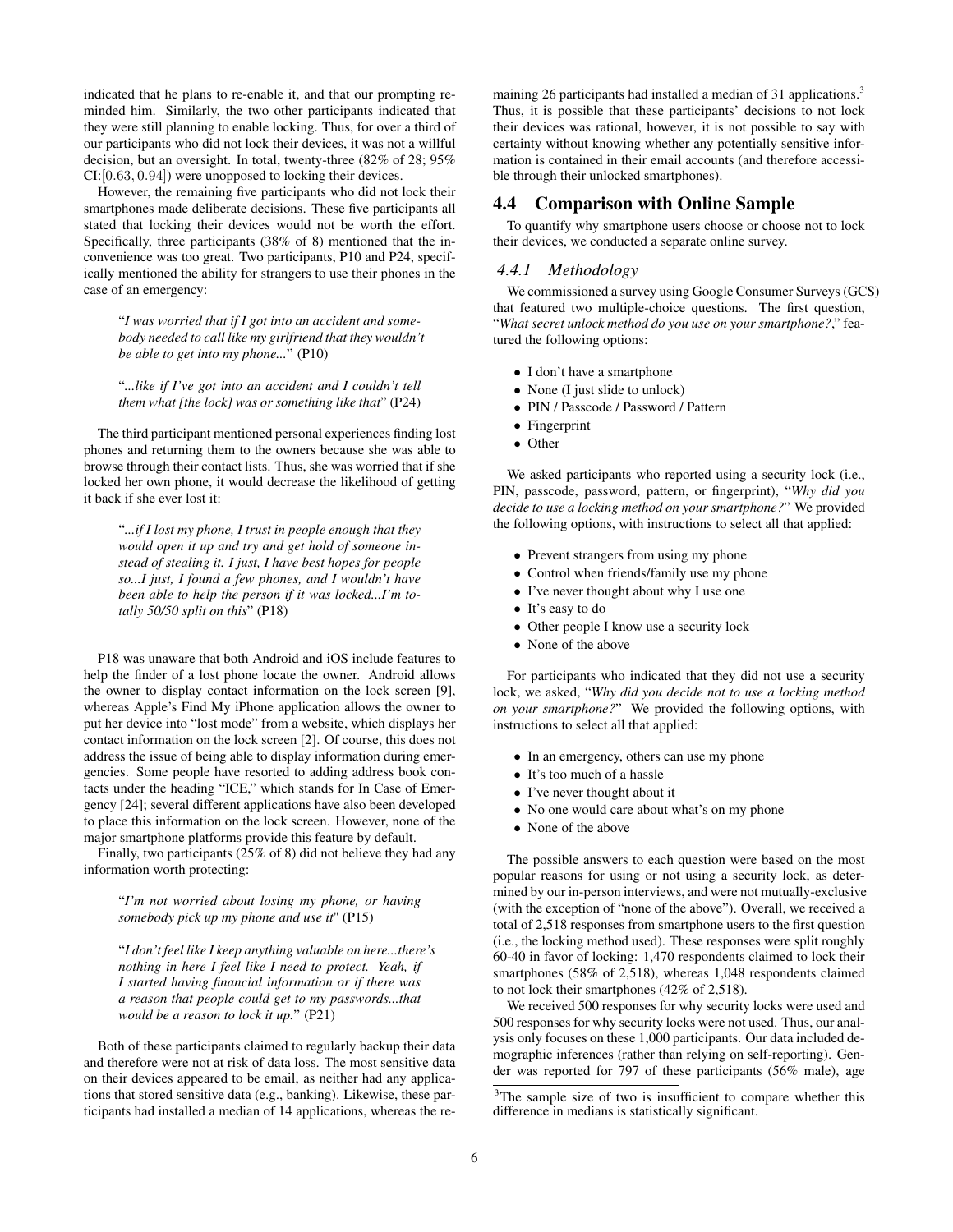| Why did you decide to use a locking method?     |     |            |  |
|-------------------------------------------------|-----|------------|--|
| Prevent strangers from using my phone           | 273 | $(54.6\%)$ |  |
| Control when friends/family use my phone        | 116 | $(23.2\%)$ |  |
| It's easy to do                                 | 102 | $(20.4\%)$ |  |
| I've never thought about why I use one          | 43  | $(8.6\%)$  |  |
| Other people I know use a security lock         | 41  | $(8.2\%)$  |  |
| None of the above                               | 61  | $(12.2\%)$ |  |
| Why did you decide not to use a locking method? |     |            |  |
| It's too much of a hassle                       | 168 | $(33.6\%)$ |  |
| No one would care about what's on my phone      | 131 | $(26.2\%)$ |  |
| I've never thought about it                     | 97  | $(19.4\%)$ |  |
| In an emergency, others can use my phone        | 47  | $(9.4\%)$  |  |
| None of the above                               | 101 | $(20.2\%)$ |  |

<span id="page-6-0"></span>Table 1: Responses from 500 participants to why they lock their smartphones, as well as another 500 participants who explained why they chose not to lock their smartphones.

ranges were reported for 776 respondents (median of 35-44 years), and income ranges were reported for 995 participants (median income range of \$25,000-\$49,999). Finally, the vast majority of our participants resided in urban or suburban areas (86%), while 12% resided in rural areas. Based on these demographics, we believe that our sample is reasonably representative of the U.S. smartphoneusing population.

#### *4.4.2 Results*

Overall, we observed that a majority of participants (55% of 500) claimed to lock their devices to prevent unauthorized access by strangers, whereas only 23% indicated that it was to regulate usage by friends and family (Table [1\)](#page-6-0). Of those opting not to lock their devices, a plurality believed it was too much of a hassle (34% of 500) and 26% did not believe their devices could be used to access sensitive data.

Our initial in-person interviews followed a grounded theory approach to uncover the different explanations for why participants chose or chose not to lock their devices [\[19\]](#page-10-23), whereas the goal of our online survey was to measure how prevalent these explanations were among the population at large. For this reason, and because the two experiments were performed at different times, using different methods, and on different samples, direct statistical comparison of the two experiments would not be meaningful.

We believe these results validate the findings from our in-person interviews, because the possible reasons that we uncovered for locking or not locking one's smartphone were applicable to 84% of our 1,000 online survey respondents. Only 12% of those locking their smartphones (61 of 500) and 20% of those not locking their smartphones (101 of 500) indicated that they did so for a reason other than any of the ones that we provided to them.

## 4.5 Perceived Threats

To understand interview participants' motivations for locking their devices, we presented them with several scenarios involving data compromise on their smartphones. In one scenario, we asked them what the worst personal consequences would be if strangers gained access to their phones and whether they thought someone could then impersonate them. In another, we asked about professional consequences. Finally, we asked whether they had any concerns about the data stored on their significant others' smartphones.

Only one participant believed that he would not face any personal consequences if a stranger gained access to his smartphone. The remaining participants fell into a handful of non-mutually-exclusive categories, the most common of which related to online identity theft (61% of 28). These seventeen participants cited concerns about online account compromise, rather than someone impersonating them offline. Despite us priming participants to think about identity theft (i.e., we directly asked them about an attacker's ability to impersonate them), only one participant made the connection between offline and online identity. This participant mentioned that he had a scan of his passport in his Dropbox account and was concerned it could be used to steal his offline identity.

Similar to identity theft, the second most common theme related to strangers using participants' smartphones to impersonate them online. Seven participants (25% of 28) specifically mentioned social networking accounts, such as a stranger being able to post to Facebook or read previous posts. Participants were also likely primed to this concern because they previously had gone through their installed applications and indicated whether or not each one required authentication. Seven participants (25% of 28) mentioned general privacy concerns, such as knowing someone might be looking through their personal photos or contacts.

We were surprised that beyond the loss of the hardware itself, only six participants (21% of 28) raised concerns relating to financial loss. Five (18% of 28) were concerned with a stranger accessing their banking information, such as their account details via an installed banking application, while three participants (11% of 28) were concerned that their lost phones would be used to make purchases via applications that they had installed (e.g., Amazon, Groupon, Starbucks, Uber, etc.).

During the beginning of each interview, we asked participants to state their occupations. While two were unemployed and two others were full-time students, the remaining 24 participants held a wide variety of different occupations, which are listed in Appendix [B.](#page-11-11) Eighteen participants (64% of 28) did not believe there would be any professional consequences, and none of our participants indicated that they would be required to report the loss to their employers or that they risked being fired. Of those concerned about professional consequences, the most common concern was having one's reputation damaged by inappropriate communication with work contacts, which was voiced by five participants (18% of 28). Three (11% of 28) were concerned about strangers seeing sensitive work-related information, and another two (7%) were concerned that strangers would have access to data inappropriate for the work place, which could then be disseminated to coworkers.

Eighteen of our participants had smartphone-owning significant others. Of these participants, only five (28% of 18) voiced concerns over the security of the data stored on their partner's phone. Without prompting them to describe that data, three outright volunteered that their partners stored intimate photos:

*"Not my phone number so much as naked pictures...yeah that probably wouldn't be a good thing."* (P1)

*"Besides the naked girlfriend pictures?"* (P7)

*"Maybe sexy pictures or something, but I don't know where he keeps those."* (P16)

The remaining two participants voiced concerns over sensitive personal emails and a partner potentially jeopardizing his security clearance. For the participants who were unconcerned, two primary reasons emerged. Ten (77% of 13) did not believe their significant other stored any sensitive information and three (23% of 13) believed their significant other was taking adequate precautions.

Overall, our interview and survey data suggest that many smartphone users choose not to protect their devices because they do not believe any sensitive information is stored on them. While many of the interview participants who did not lock their devices had fewer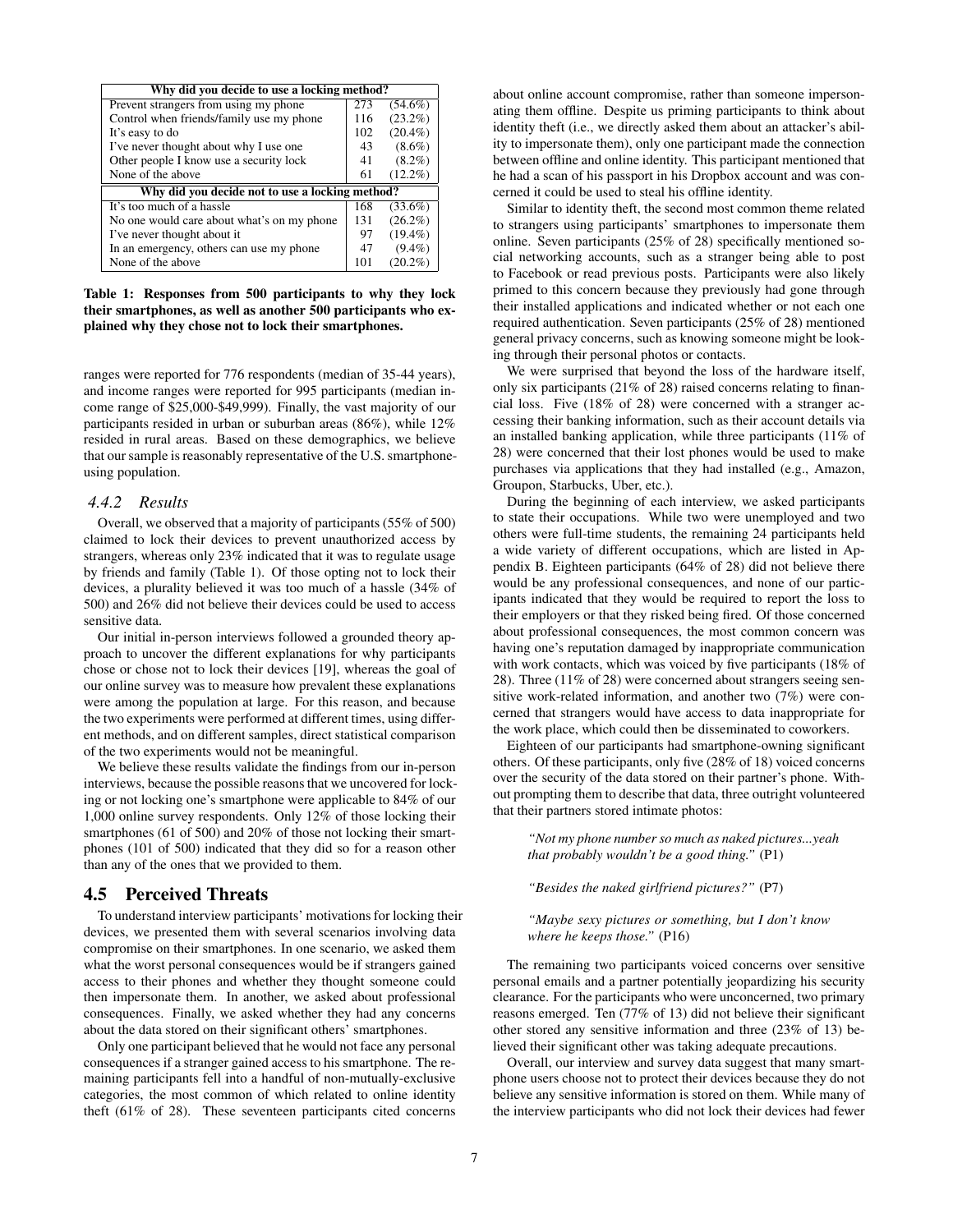applications installed, and therefore potentially less sensitive information, every participant's smartphone still had access to email, which did not require additional authentication. Thus, it is possible that these email accounts might be a fruitful target for an attacker.

# <span id="page-7-1"></span>5. ACTUAL RISKS

In this section, we attempt to quantify the risks that participants might face if their smartphones are accessed by unauthorized individuals, and how those risks compare with the risk perceptions of our interview participants. Based on our hypothesis that some participants undervalued the risk posed by access to email, we performed an online experiment to quantify the types of sensitive information that might be found in an individual's email account.

# 5.1 Email Risks

All 28 interview participants had the passwords for their primary email addresses saved on their phones, such that an attacker with access to the device in an unlocked state could control the owner's email account. Because many online services use email for password recovery, email accounts can be an overlooked attack vector for an attacker trying to gain access to other applications and accounts. Beyond actively using a stolen email account to gain access to other services by using it to reset their passwords, we were curious about the types of sensitive information a motivated attacker could find about a victim in that victim's email archive, which would be searchable from a stolen device.

#### *5.1.1 Methodology*

We conducted an online survey of email users to understand the types of sensitive information that could be found in their email accounts. We recruited 1,000 participants via Amazon's Mechanical Turk to search through their email archives for different types of personal information, to report how many hits their searches turned up, to describe the contexts of the found emails, and to indicate how surprised they were by the results. We restricted participation to those over 18 years old residing in the U.S. Our only other screening requirement was that they needed to have successfully completed at least 95% of their previous tasks. We used participants' open-ended descriptions of the found emails as a screening mechanism to detect cheating. After removing five participants who provided gibberish or nonsensical responses to this question, we were left with 995 legitimate responses. Because this method could only screen out participants who reported finding sensitive information (i.e., those claiming to be unsuccessful did not answer this question), our results likely represent lower bounds; it is possible that some participants did not correctly perform the task and therefore inflated the denominator.

We randomly assigned participants to one of nine conditions that varied based on the data type to be searched. We asked participants to perform most of the searches using multiple formats that we provided them. The data types and formats were as follows:

- 1. Social Security Number (SSN) Format: "XXX-XX-XXXX" and "XXXXXXXXX"
- 2. Last 4 digits of the Social Security Number (SSN) Format: "XXXX"
- 3. Bank account number
- 4. Last 4 digits of a bank account number Format: "XXXX"
- 5. Credit card number Format: "XXXXXXXXXXXXXXXXX" and "XXXX-XXXX-XXXX-XXXX"

| <b>Condition</b>                        | total      | %     |
|-----------------------------------------|------------|-------|
| 1. SSN (full)                           | 22 of 113  | (20%) |
| 2. SSN (last 4 digits)                  | 44 of 124  | (36%) |
| 3. Bank Account Number (full)           | 27 of 105  | (26%) |
| 4. Bank Account Number (last 4 digits)  | 45 of 108  | (42%) |
| 5. Credit Card Number (full)            | 14 of 90   | (16%) |
| 6. Debit Card Number (full)             | 19 of 111  | (17%) |
| 7. Date of Birth                        | 57 of 123  | (46%) |
| 8. Email Password                       | 35 of 115  | (30%) |
| 9. Home Address                         | 80 of 106  | (76%) |
| Total (i.e., any sensitive information) | 343 of 995 | (35%  |

<span id="page-7-0"></span>Table 2: Participants able to find various types of information in their email accounts. We randomly assigned each participant to one of nine between-subjects conditions.

#### 6. Debit card number

Format: "XXXXXXXXXXXXXXXXXX" and "XXXX-XXXX-XXXX-XXXX"

- 7. Date of birth
- Format: "MM/DD/YYYY" and "MM-DD-YYYY"
- 8. Email password
- 9. Home address

We compensated all participants \$1, regardless of whether or not their searches were successful, so as to not incentivize overreporting. Based on the clarity of participants' open-ended descriptions of the emails found, we saw no indication that they overreported results. It seems likely that this experiment may underestimate the amount of sensitive information in email archives, because it is likely that some participants may have felt uncomfortable reporting this information to us, despite the fact that our instructions made clear that we did not want them to share the specific search results with us. Thus, this is another reason why we suspect that our results represent lower bounds on the prevalence of sensitive information.

To assess whether locking behaviors correlated with the amount of sensitive data found in an email account, we prefaced the survey with a question on whether or not participants lock their smartphones. We used the same question and options from the Google Consumer Survey that we discussed earlier (i.e., *What secret unlock method do you use on your smartphone?*). Unfortunately, we did not think to add this question until after we had already received 495 responses, and thus we only collected responses to this question for the last 500 respondents.

# *5.1.2 Results*

We observed that 343 participants (35% of 995) reported finding at least one email containing the requested information (Table [2\)](#page-7-0). As would be expected, the frequency with which certain data types were found appeared to vary inversely with the perceived sensitivity of that data: at the low end, "only" 16% of participants found their full credit card numbers, whereas 76% reported finding their home addresses.

We performed Fisher's exact test to examine whether participants with unlocked smartphones were more or less at risk than those with locked smartphones. We observed a statistically significant difference: 38% of those using locks found sensitive information in their email accounts, whereas 27% of those not locking their smartphones found sensitive information ( $p < 0.010$ ; two-tailed). While significant, the effect size is small (Cramer's  $V = 0.123$ ). In addition to more lock-using participants finding sensitive information, a Mann-Whitney U test indicated they also found significantly more of it ( $U = 23, 340.5, p < 0.009$ ).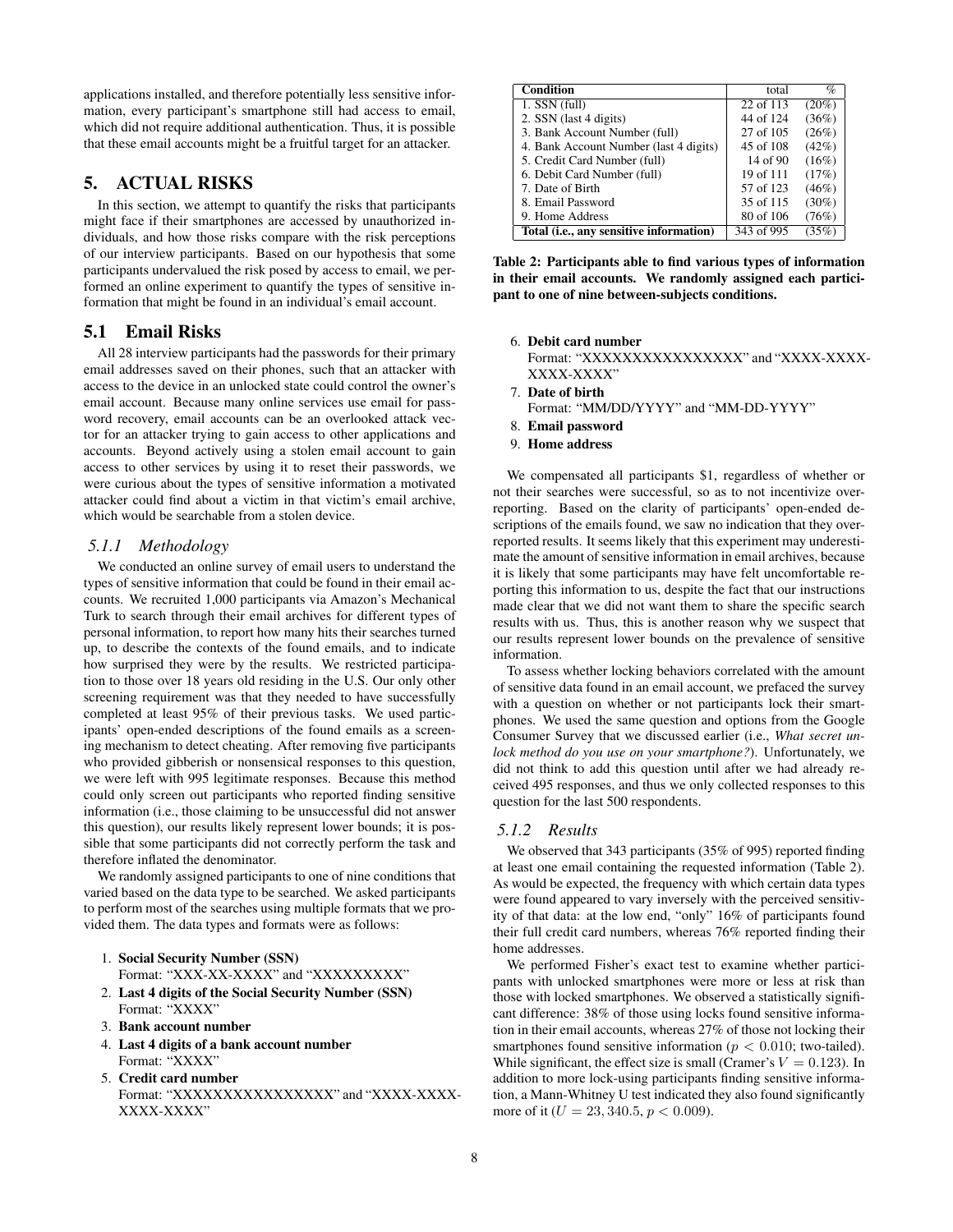Many participants reported being surprised by their findings. We performed a Pearson correlation between participants' self-reported surprise assessment (reported using a 5-point Likert scale, from *expected many more* to *expected many fewer*) and the number of hits their searches yielded and found a positive correlation ( $r = 0.14$ ,  $p < 0.0005$ ). Likewise, a Mann-Whitney U test of the surprise assessments between those who found any hits and those who did not was also statistically significant ( $U = 98, 735.5, p < 0.001$ ).

Thus, over a third of our participants found sensitive data in their email accounts, which was surprising to them, and those locking their smartphones were more likely to find sensitive data. Of course, these results say nothing about causality; we do not know if participants choose to lock their phones because they know that more sensitive data can be found in their email accounts (accessible from their phones), or if participants are more willing to send sensitive data via email because they lock their phones. It is also possible that some or all of this effect could be simply due to priming: participants who acknowledged not locking their phones may have felt a need to under-report. Regardless of the reason, it is still disconcerting that of those who do not lock their devices, 19% found full bank account numbers, 33% found email passwords, and 46% found dates of birth.

This is particularly troubling when considering the authentication requirements of many smartphone applications that store sensitive data, such as the payment, shopping and banking applications that many of our interview participants had installed. While these applications require additional authentication, which participants cited as a reason for their lack of concern, in many cases the authentication can be circumvented when an attacker has access to email. Passwords to Groupon, Amazon, and Uber accounts, which protect a user's financial information and physical address, can be reset via email. PayPal and eBay require a full credit/debit card number and the answers to two security questions in order to change a password: our online survey suggests that an attacker would be able to locate a credit/debit card number in a victim's email account around 17% of the time, while Schechter *et al.* showed that guessing the answers to security questions is often quite easy [\[30\]](#page-11-12). Similarly, with knowledge of the username (often saved on the applications' home screens), the passwords for Bank of America and Fidelity can be reset via email. Without knowing the username, the passwords for Wells Fargo, Chase and Fidelity can be reset with two of the following four pieces of information: account number (found in 26% of email accounts),<sup>[4](#page-8-0)</sup> birthdate (found in  $46\%$  of email accounts), credit/debit card number (found in 16-17% of email accounts), or Social Security Number (found in 20% of email accounts).

# 6. DISCUSSION

In this section, we discuss how our experiment compares with related work, ways in which more users could be motivated to lock their smartphones, whether it is rational to expect all users to lock their phones, the limitations of our experiments, and we conclude with future work.

# 6.1 Comparison with Related Work

As discussed in Section [2,](#page-1-0) Harbach *et al.* also performed an experiment to examine users' motivations for locking (or not locking) their smartphones [\[21\]](#page-10-9). Because our experiments were performed at different times, using different samples, and used different survey instruments and interview guides, we cannot make a direct statistical comparison. However, at a high level, we believe our

experiments are complementary. Harbach *et al.* performed an indepth field study on the likelihood of one particular threat model occurring—shoulder surfing. They also noted that "no participant mentioned protecting login credentials or logged-in accounts directly." We expanded upon this by asking participants about the types of sensitive data that could be found in their email accounts (Section [5\)](#page-7-1). We observed that indeed this is a serious threat, as many participants were able to find data ranging from passwords to bank account numbers. Thus, while Harbach *et al.* observed that there are situations in which users have sensitive data displayed on their devices upon which others may eavesdrop, we show that a device falling into the wrong hands may yield even greater violations of privacy and other security-related consequences.

Our studies also corroborate each other. For instance, we found that despite being viewed as a nuisance, many users continue to lock their devices because they believe that the benefits outweigh the costs. Harbach *et al.* observed that 47% of their online participants stated that unlocking their phones was annoying, yet continued to use an locking mechanism, whereas 40% of our lockusing interview participants also said that it was a nuisance (despite continuing to use it). Supplementing the answers to this question with open-ended followup during the in-person interviews helped to shed additional light on participants' motivations. For instance, we observed that almost every participant had some experience with the theft or loss of a device, either first or secondhand. As we will discuss in the next section, the opportunity to ask open-ended followup questions during interviews allowed us to propose new strategies to encourage more people to enable locking mechanisms on their mobile devices.

Where our studies diverge is with regard to conclusions. Harbach *et al.* concluded that because "unlocks are perceived as unnecessary in private environments and sensitive data is seldom accessed, we suggest that more effort should be put into researching how to decrease the number of unlocks by deploying usable context- and content-dependent locking mechanisms" [\[21\]](#page-10-9). Through our qualitative interviews and our online quantitative survey, we observed that roughly a quarter of our participants chose to lock their devices in order to regulate when friends and family accessed them. For these participants, the primary threat model stemmed from these private environments. Thus, the decision of whether or not a device should be locked at any given moment is likely to extend beyond context and the content to be displayed on the device's screen, but also needs to consider the user's personal privacy preferences and the data stored on—or accessible through—the device.

# 6.2 Improving Uptake

Assuming that locking one's smartphone is a "good" security behavior, how can we motivate more people to do so? Given the millions of people in the U.S. using smartphones, the 29% of interview participants (and 42% of GCS respondents) not locking their smartphones represent a large number of users who may be exposing themselves to threats unnecessarily. Based on the GCS data, a large minority of users do not lock their devices because they do not believe it is worth the effort (34% of 500). We believe that the majority can be motivated through simple design changes to mobile platforms and education.

Our GCS data indicated that 26% of users do not lock their devices because they do not believe that they have any data worth protecting. Our email experiment rebuts this: 35% of our participants were able to find sensitive data stored in their email accounts, which an attacker could easily access on an unlocked smartphone. None of our interview participants—regardless of locking behavior—made a connection between the sensitive data that might

<span id="page-8-0"></span><sup>&</sup>lt;sup>4</sup>For users with multiple bank accounts, the probability of finding the one being reset is obviously lower.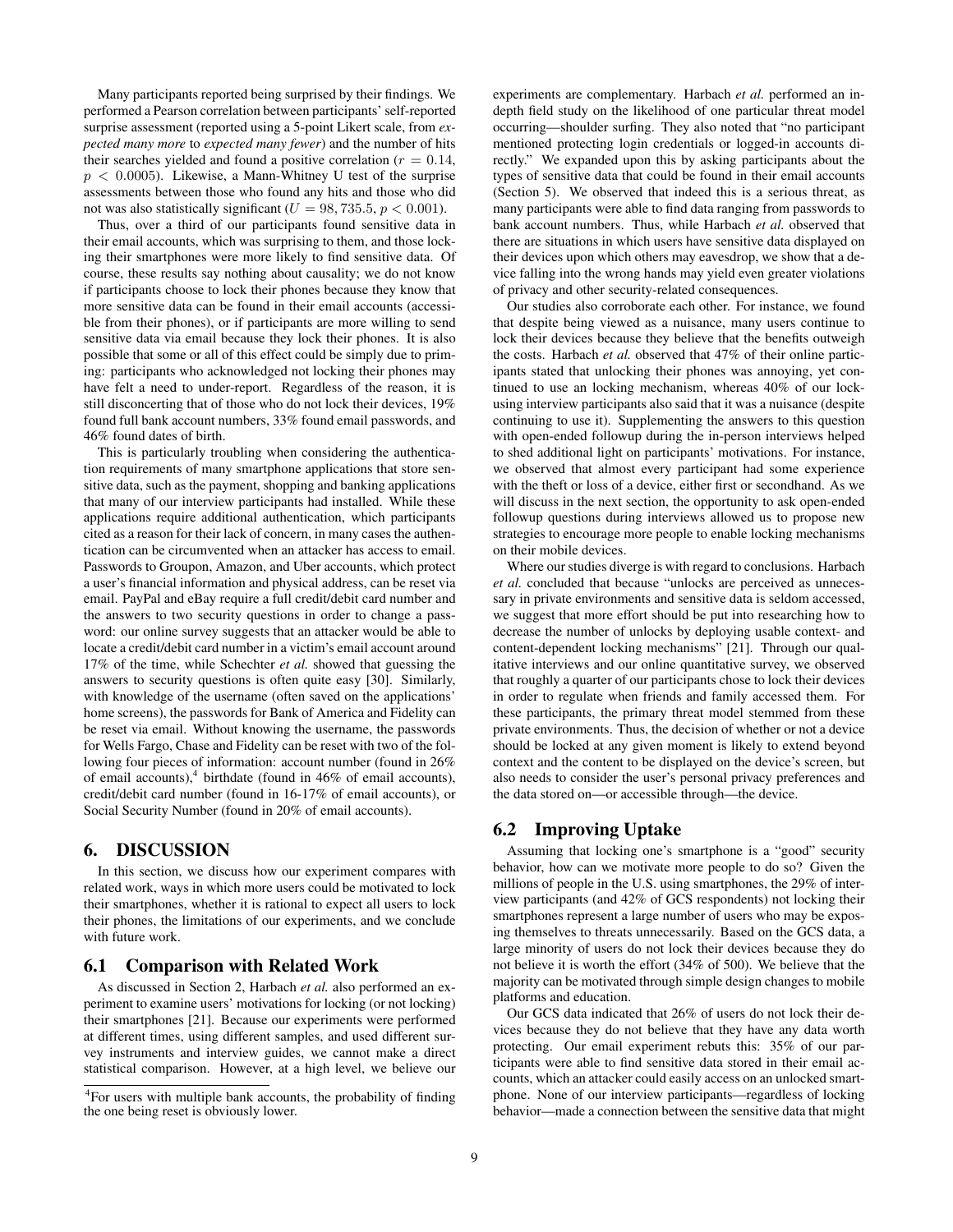be stored in an email account and the ability to access that data through their smartphone, and therefore it is likely that those claiming to not have any sensitive data stored on their smartphones were not making this connection either. We believe that some awareness could be achieved by better messaging. For instance, several participants indicated that a customer service representative initially helped them setup their smartphones; during this process, the representative could point out that any information contained in their email archives could be viewed by anyone who possesses their smartphone. Likewise, due to network effects, email providers have a strong incentive for mobile users to prevent unauthorized access to email accounts. The providers could enforce this by using existing technologies: for instance, Microsoft's Exchange allows an administrator to specify a minimum security policy (e.g., using a PIN of a certain length, a finite number of failed unlocks, etc.) with which mobile devices must comply in order to access email.

One in five of our GCS respondents claimed to not lock their smartphones simply because the idea had not occurred to them. These are not users who are opposed to locking. As we observed during our interviews, several participants locked their devices not because of specific concerns, but because they were asked about it during device setup. These participants continued to lock their devices long after. This suggests that inertia plays a role in the use of locking mechanisms: those who use them tend to continue to do so, even if they cannot cite a specific reason why, while many who do not simply do so because they were never asked. Platform designers could likely get more users to lock their devices by simply asking them if they would like to do so as part of the setup process. This could work on an opt-out basis (e.g., the setup process could require them to set it up, but allow them to visit a settings panel to disable it at a later time), or it could allow them to skip setting it up, but may ask them again in the future.

Finally, we observed that almost 10% of users do not lock their devices because they are worried that emergency personnel might not be able to use their smartphones to notify loved ones. As we noted earlier, applications exist to address this concern by displaying this information on a device's lock screen. Platform designers could directly address this concern by building this feature into the platform, and make it configurable during device setup, so as to make its existence clear to users.

## 6.3 Rational Rejection?

Our email experiment showed that those who did not lock their phones were able to find significantly less sensitive information in their email accounts; only 27% reported locating sensitive information, as compared to the 38% who locked their smartphones. We also observed that 34% of our GCS respondents did not believe that their devices contained data that would be interesting to others, and therefore opted to not lock them. We do not know where the union of these two sets lies: for instance, it is possible that the 34% who do not believe their devices store sensitive data are entirely correct. If this is the case, the rejection of locking mechanisms may be a rational decision for them. For instance, Herley observed that some security advice that experts give to users is irrational once one compares the value of the resources being protected against the cost of users' time to protect it [\[23\]](#page-10-26). In this case, it is possible that many users are correct to not lock their devices because the effort to do so would far exceed the value of the data being protected. Taken as a whole, the time spent unlocking a smartphone is likely nontrivial. For instance, Harbach *et al.* empirically showed that in 27 days, their participants spent an average of over an hour each just unlocking their devices [\[21\]](#page-10-9).

Locking one's device may not be a one-size-fits-all security practice. That is, while many users are likely to benefit from the practice, this may not be universal. Instead, systems need to be designed to accommodate some amount of nuance with regard to security policies, weighing user needs with risks.

# 6.4 Limitations

Like all human subjects experiments, our participants were limited to those willing to participate. While the demographics from our online samples were representative of the U.S. Internet-using population, we did notice that our interview sample had a deficit of highly skilled professionals. None of our interview participants reported storing sensitive work-related documents on their smartphones. We suspect that this may have had an effect on the generalizability of our results. For instance, doctors, lawyers, and tech workers might have more sensitive information stored on their smartphones and email accounts (and may or may not take additional precautions to protect that information). However, we believe that any bias here is limited, as highly skilled professionals make up a small proportion of the total population.

Likewise, we also observed that few of our interview participants were parents. We suspect that parents would be likely to have photographs or other sensitive information about their children on their devices, and might therefore have greater concerns about a stranger accessing such photographs or information on a stolen smartphone.

Our interviews and online survey relied on self-reported data. The email search task was self-reported because we could not ethically inspect the email accounts of others in order to measure the prevalence of sensitive information. We designed this experiment so that the same incentive was provided regardless of outcome, and therefore we believe that if there was a bias, it was in favor of underreporting. Thus, we believe that the numbers we report on risks are likely lower bounds.

# 6.5 Conclusions

We examined why smartphone users choose or choose not to use a security lock on their phones. We followed this study up with an online survey to examine how our results generalize to the larger U.S. population. We observed that all of our participants use their devices to check their email accounts, regardless of whether or not they choose to lock their devices, and so we performed another online experiment to quantify the frequency with which sensitive information could be obtained via an email account. Based on these experiments, we offered design suggestions to help platforms increase the number of users who use a security lock on their smartphones and to better communicate some of these risks to end users. However, we believe that future work is still needed to validate these suggestions.

# 7. ACKNOWLEDGMENTS

This work was made possible by Intel through the ISTC for Secure Computing and NSF award number CNS-1318680. We thank Cormac Herley for his feedback, as well as Refjohürs Lykkewe.

### 8. REFERENCES

- <span id="page-9-0"></span>[1] Andriotis, P., Tryfonas, T., Oikonomou, G., and Yildiz, C. A pilot study on the security of pattern screen-lock methods and soft side channel attacks. In *Proceedings of the Sixth ACM Conference on Security and Privacy in Wireless and Mobile Networks*, WiSec '13, ACM (New York, NY, USA, 2013), 1–6.
- <span id="page-9-1"></span>[2] Apple, Inc. Find My iPhone, 2014. **[http:](http://www.apple.com/icloud/find-my-iphone.html) [//www.apple.com/icloud/find-my-iphone.html](http://www.apple.com/icloud/find-my-iphone.html)**.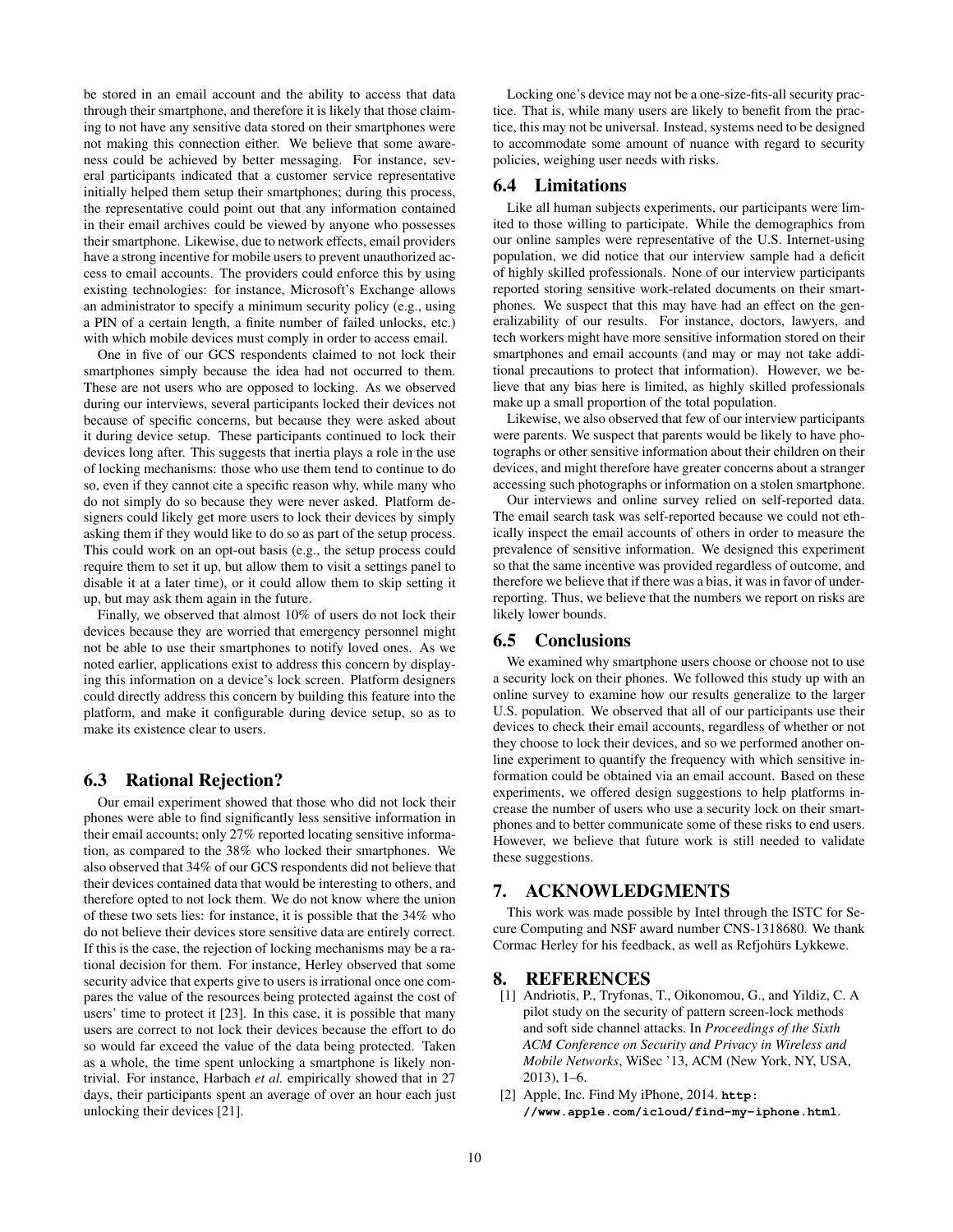- <span id="page-10-7"></span>[3] Aviv, A. J., Gibson, K., Mossop, E., Blaze, M., and Smith, J. M. Smudge attacks on smartphone touch screens. In *Proceedings of the 4th USENIX Conference on Offensive Technologies*, WOOT'10, USENIX Association (Berkeley, CA, USA, 2010), 1–7.
- <span id="page-10-8"></span>[4] Aviv, A. J., Sapp, B., Blaze, M., and Smith, J. M. Practicality of accelerometer side channels on smartphones. In *Proceedings of the 28th Annual Computer Security Applications Conference*, ACSAC '12, ACM (New York, NY, USA, 2012), 41–50.
- <span id="page-10-20"></span>[5] Becher, M., Freiling, F. C., Hoffmann, J., Holz, T., Uellenbeck, S., and Wolf, C. Mobile security catching up? revealing the nuts and bolts of the security of mobile devices. In *Proceedings of the 2011 IEEE Symposium on Security and Privacy*, SP '11, IEEE Computer Society (Washington, DC, USA, 2011), 96–111.
- <span id="page-10-12"></span>[6] Bonneau, J., Herley, C., Oorschot, P. C. v., and Stajano, F. The quest to replace passwords: A framework for comparative evaluation of web authentication schemes. In *Proceedings of the 2012 IEEE Symposium on Security and Privacy*, SP '12, IEEE Computer Society (Washington, DC, USA, 2012), 553–567.
- <span id="page-10-4"></span>[7] Bonneau, J., Preibusch, S., and Anderson, R. A birthday present every eleven wallets? The security of customer-chosen banking PINs. In *FC '12: Proceedings of the the Sixteenth International Conference on Financial Cryptography* (March 2012).
- <span id="page-10-2"></span>[8] Boyles, J. L., Smith, A., and Madden, M. Privacy and data management on mobile devices, September 5 2012. **[http://www.pewinternet.org/2012/09/05/](http://www.pewinternet.org/2012/09/05/privacy-and-data-management-on-mobile-devices/) [privacy-and-data-management-on-mobile-devices/](http://www.pewinternet.org/2012/09/05/privacy-and-data-management-on-mobile-devices/)**.
- <span id="page-10-24"></span>[9] Broida, R. How to improve your chances of recovering a lost android phone, February 20 2013.
	- **<http://www.pcworld.com/article/2028782/>**.
- <span id="page-10-13"></span>[10] Chiang, H.-Y., and Chiasson, S. Improving user authentication on mobile devices: A touchscreen graphical password. In *Proceedings of the 15th International Conference on Human-computer Interaction with Mobile Devices and Services*, MobileHCI '13, ACM (New York, NY, USA, 2013), 251–260.
- <span id="page-10-19"></span>[11] Chin, E., Felt, A. P., Sekar, V., and Wagner, D. Measuring user confidence in smartphone security and privacy. In *Proceedings of the Eighth Symposium on Usable Privacy and Security*, ACM (2012), 1.
- <span id="page-10-17"></span>[12] De Luca, A., Hang, A., Brudy, F., Lindner, C., and Hussmann, H. Touch me once and i know it's you!: Implicit authentication based on touch screen patterns. In *Proceedings of the SIGCHI Conference on Human Factors in Computing Systems*, CHI '12, ACM (New York, NY, USA, 2012), 987–996.
- <span id="page-10-6"></span>[13] De Luca, A., Harbach, M., von Zezschwitz, E., Maurer, M.-E., Slawik, B. E., Hussmann, H., and Smith, M. Now you see me, now you don't: Protecting smartphone authentication from shoulder surfers. In *Proceedings of the 32Nd Annual ACM Conference on Human Factors in Computing Systems*, CHI '14, ACM (New York, NY, USA, 2014), 2937–2946.
- <span id="page-10-5"></span>[14] De Luca, A., von Zezschwitz, E., Nguyen, N. D. H., Maurer, M.-E., Rubegni, E., Scipioni, M. P., and Langheinrich, M. Back-of-device authentication on smartphones. In *Proceedings of the SIGCHI Conference on Human Factors in Computing Systems*, CHI '13, ACM (New York, NY, USA, 2013), 2389–2398.
- <span id="page-10-0"></span>[15] Duggan, M. Cell phone activities 2013, September 19 2013. **[http://www.pewinternet.org/2013/09/19/](http://www.pewinternet.org/2013/09/19/cell-phone-activities-2013/) [cell-phone-activities-2013/](http://www.pewinternet.org/2013/09/19/cell-phone-activities-2013/)**.
- <span id="page-10-15"></span>[16] Dunphy, P., Heiner, A. P., and Asokan, N. A closer look at recognition-based graphical passwords on mobile devices. In *Proceedings of the Sixth Symposium on Usable Privacy and Security*, SOUPS '10, ACM (New York, NY, USA, 2010), 3:1–3:12.
- <span id="page-10-1"></span>[17] Fox, S. 51% of u.s. adults bank online, August 7 2013. **[http://www.pewinternet.org/2013/08/07/](http://www.pewinternet.org/2013/08/07/51-of-u-s-adults-bank-online/) [51-of-u-s-adults-bank-online/](http://www.pewinternet.org/2013/08/07/51-of-u-s-adults-bank-online/)**.
- <span id="page-10-18"></span>[18] Frank, M., Biedert, R., Ma, E., Martinovic, I., and Song, D. Touchalytics: On the applicability of touchscreen input as a behavioral biometric for continuous authentication. *Information Forensics and Security, IEEE Transactions on 8*, 1 (Jan 2013), 136–148.
- <span id="page-10-23"></span>[19] Glaser, B. G., and Strauss, A. L. *The Discovery of Grounded Theory: Strategies for Qualitative Research*. Aldine Publishing Company, Chicago, 1967.
- <span id="page-10-21"></span>[20] Hang, A., von Zezschwitz, E., De Luca, A., and Hussmann, H. Too much information!: User attitudes towards smartphone sharing. In *Proceedings of the 7th Nordic Conference on Human-Computer Interaction: Making Sense Through Design*, NordiCHI '12, ACM (New York, NY, USA, 2012), 284–287.
- <span id="page-10-9"></span>[21] Harbach, M., von Zezschwitz, E., Fichtner, A., Luca, A. D., and Smith, M. It's a hard lock life: A field study of smartphone (un)locking behavior and risk perception. In *Symposium On Usable Privacy and Security (SOUPS 2014)*, USENIX Association (Menlo Park, CA, July 2014), 213–230.
- <span id="page-10-10"></span>[22] Hayashi, E., Riva, O., Strauss, K., Brush, A., and Schechter, S. Goldilocks and the two mobile devices: going beyond all-or-nothing access to a device's applications. In *Proceedings of the Eighth Symposium on Usable Privacy and Security*, ACM (2012), 2.
- <span id="page-10-26"></span>[23] Herley, C. So long, and no thanks for the externalities: the rational rejection of security advice by users. In *New Security Paradigms Workshop* (2009), 133–144.
- <span id="page-10-25"></span>[24] Hitti, M. Put 'ice' on your cell phone. WebMD Health News, October 16 2006. **[http://www.webmd.com/news/](http://www.webmd.com/news/20061016/put-ice-on-your-cell-phone) [20061016/put-ice-on-your-cell-phone](http://www.webmd.com/news/20061016/put-ice-on-your-cell-phone)**.
- <span id="page-10-22"></span>[25] Karlson, A. K., Brush, A., and Schechter, S. Can i borrow your phone?: understanding concerns when sharing mobile phones. In *Proceedings of the SIGCHI Conference on Human Factors in Computing Systems*, ACM (2009), 1647–1650.
- <span id="page-10-3"></span>[26] Lookout. Mobile lost & found: Your phone's favorite hiding places, March 22 2012. **<https://blog.lookout.com/blog/2012/03/22/>**.
- <span id="page-10-11"></span>[27] Riva, O., Oin, C., Strauss, K., and Lymberopoulos, D. Progressive authentication: deciding when to authenticate on mobile phones. In *Proceedings of the 21st USENIX Security Symposium* (2012).
- <span id="page-10-16"></span>[28] Sae-Bae, N., Ahmed, K., Isbister, K., and Memon, N. Biometric-rich gestures: A novel approach to authentication on multi-touch devices. In *Proceedings of the SIGCHI Conference on Human Factors in Computing Systems*, CHI '12, ACM (New York, NY, USA, 2012), 977–986.
- <span id="page-10-14"></span>[29] Schaub, F., Walch, M., Könings, B., and Weber, M. Exploring the design space of graphical passwords on smartphones. In *Proceedings of the Ninth Symposium on*